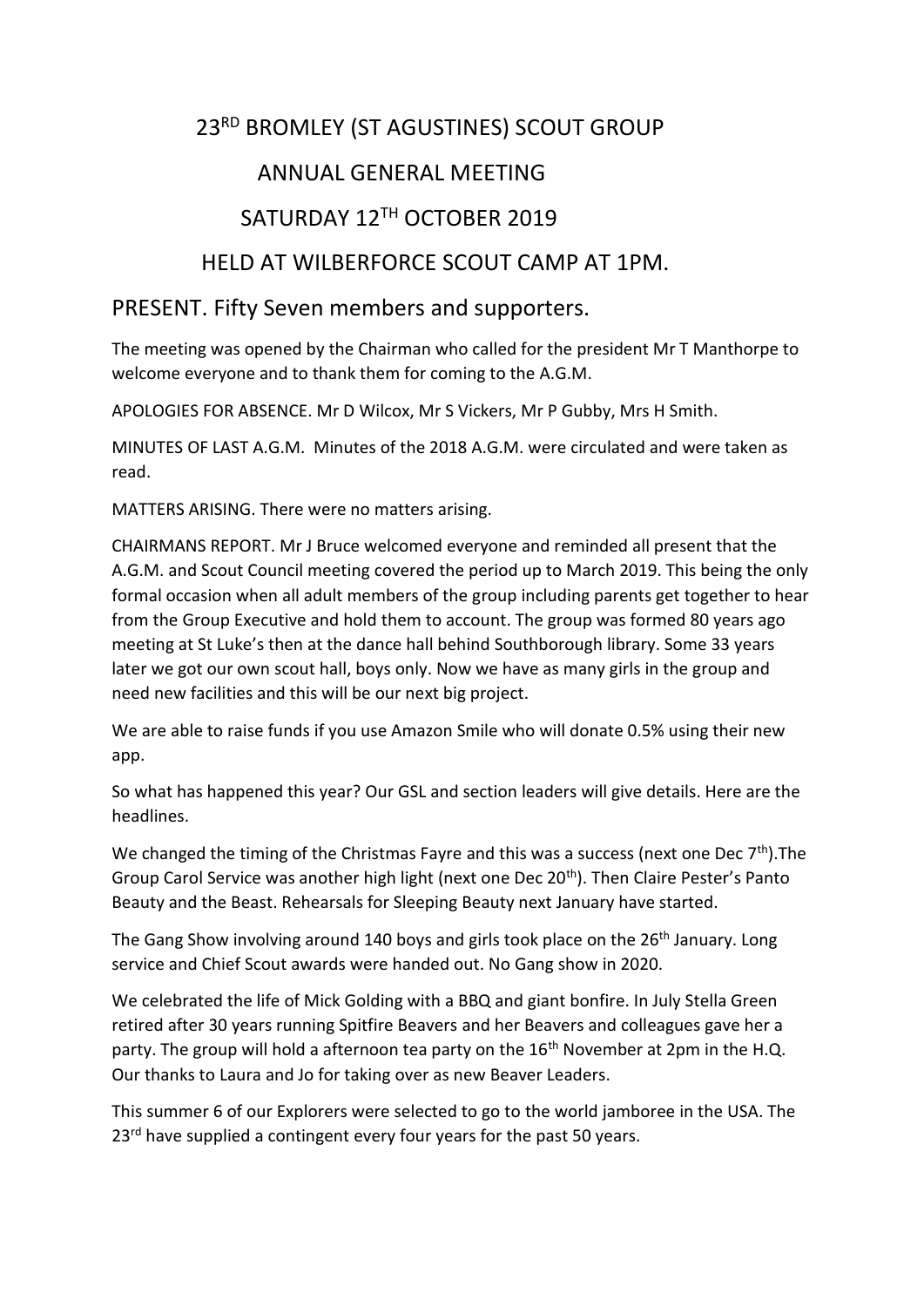Some changes to the Group Executive, last year we lost Richard Miles but we welcomed Richard Townsend and this year Richard Jones is standing down as Group Treasurer and Stuart Vickers is retiring. Both have been significant members and have been of immense help to the Executive and to me personally. However we do have to new candidates to join. They are Johnathan Pownall as Treasurer and the Rev.Steve Spencer.]

The final thing to mention is that after 9 years as chairman and 10 as GSL I have decided to retire but fear not I think I have found a really excellent successor. The other thing to mention was that I was proud to receive the Silver Wolf (the highest award) at the St George's Day event.

### FINANCIAL REPORT.

Mr Richard Jones distributed the audited accounts to all present and advised that the group was in a healthy position. It was to be noted that the format of the accounts had changed to show both unrestricted and restricted amounts. Fund raising amounted to £1676.67 and rents received £2390. Over £7000 was now in the restricted building fund.

Because of the need to raise more funds scout's fees were increased which meant a profit after paying to District the capitation fee. The Panto money of £2,571.78 to be passed to the treasurer. Accounts show we have over £40,000 in the bank.

FUND RAISING REPORT.

As Mr D Wilcox was unable to attend his report was read out by the Chairman.

Firstly I would like to thank all the fund raising committee members for their help and support over the last year. Some of whom have been supporting the 23<sup>rd</sup> for over 30 years.

This year the fund raising committee has only held one event which was the Christmas Fayre, giving the committee time to look at different ways of fund raising. Again the FRC

are looking for items for the next Christmas Fayre on the  $7<sup>th</sup>$  December, a note has been sent to all sections and is on the 23<sup>rd</sup> web site.

For the future we are looking at a 100 club to be run on a monthly basis, a quiz night and a race night. The most adventurous event will be a Summer Festival on the week end of the 29<sup>th</sup> and 30<sup>th</sup> May 2020 organised by Alan.

Like all organisations succession plans must be in place to keep the FRC at a level to take on the challenge of the future. New members are needed so new ideas can be developed. Many thanks to everyone who has supported the FRC over the year.

### GROUP SCOUT LEADERS REPORT.

JO reported that currently we have 111 boys and 53 girls a total of 164 young people in the group together with 5 young leaders and 27 adult leaders. In addition to this the Network group have 13 members and the Fellowship/ friends of the group 25. We are one of the largest Scout Groups in the district.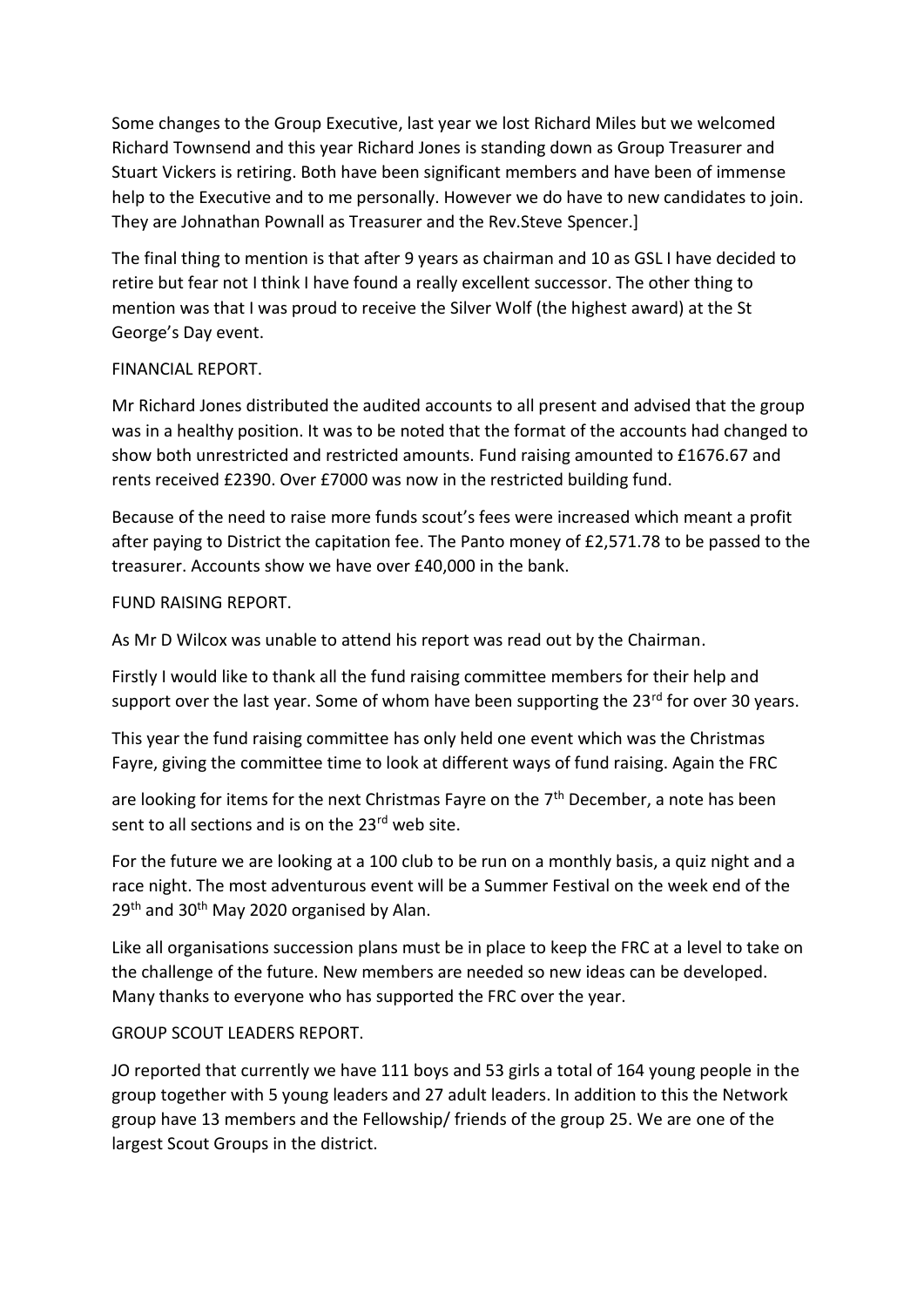JO said that she would leave the sections to tell you what they have been up to in the last year. As for the group as a whole last December we held the Xmas Fayre and Christmas Carol Service. In January the panto Beauty and the beast was performed followed by the Gang Show both being a great success. Mick Golding's memorial BBQ and campfire took place in April. In June the annual sports day at Norman Park went off very well.

July saw Stella Green retire after 32 years as leader of the Spitfires with Laura Evans and Joe Tregent taking over. August saw 6 of our Explorers off to the USA for the World Jamboree.

JO wished to put on record her thanks to all leaders and helpers for their hard work and dedication, without them there would be no 23<sup>rd</sup>. Thanks to the Group Executive who work behind the scenes to make sure the group runs smoothly.

A special thanks to John Bruce, Richard Jones and Stuart Vickers., together with the Fund Raising Committee who support the group with new and exciting events.

Lastly but by no-means least thanks to Sandra, I could not do the job without her.

### SECTION REPORTS.

Explorers. David Goodwin with the help of Claire Pester, Ellen Alexander and Patrick Walker organised through the year 3 camps and visits to Bird of Prey, Judo, American Football plus a climbing dinner, where is Wally evening and a special task to spend £13 on 26 food items to donate to the Bromley Food Bank.

Scout Troop. David Hudson reported that the troop comprised 42 members of which there was 23 boys and 19 girls plus 7 leaders three of which recently were young leaders. In addition to this there is 1 young leader.15 scouts have moved to explorers recently and we have welcomed 3 scouts from other groups. The troop took part in 3 district events these being the swimming gala, scouts of steel and the St George's Day Parade. During the last 12 months we have had 5 camps at Gilwell, Downe, Thriftwood, Frylands Wood and Sevenoaks. Plus 2 Wilberforce activities events. Other events were Sports day, bike ride at Bewl, Danson Park sailing and 30 scouts took part in the Gang Show. Chip was awarded his 5 year Service award and George Miles was awarded the Queens Scout award.

Baloo Pack. The Autumn term saw us giving out badges to some of the cubs that they had completed at home. We took part in the swimming gala in November- 3 cubs took part and we won our first medal at this event. Big congratulations to Emily, Anna & George. Halloween, Christmas and the Christmas Fayre past by very quickly followed by the gang show where we performed I need a Hero. A winter madness camp was held in a cold February which was very enjoyable. Through the year we had craft evenings for Christmas, Mothers Day and Fathers Day. An Easter Egg Hunt was enjoyed by everyone. Family Camp this year had a Egyptian theme and was held with the Spitfires Beaver Colony. Outings to Christmas Tree Farm and the annual sports day were well represented. The summer camp was at Broadstone Warren and included a visit to Herstmonceaux and a swimming pool. Scientists badges were gained by all who attended. A Baloo BBQ brought the year to a enjoyable end and then the following weekend we were all at HQ to say goodbye to our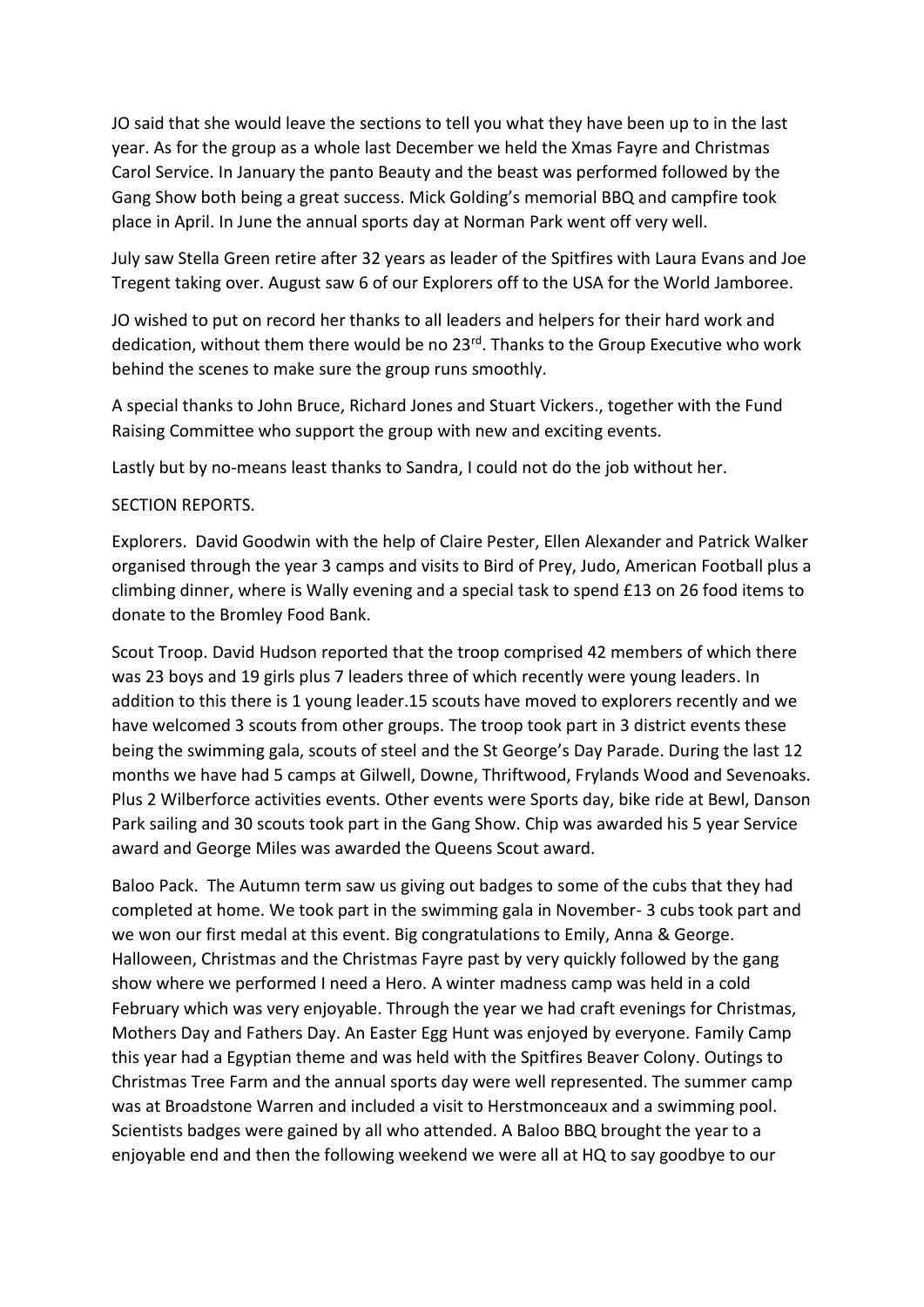Friend and Spitfire Leader Stella Green. Thanks to all parents for their support and to our leaders Karen AND Mick Shipp.

Kim Pack. The pack has 34 members currently and 5 leaders. Events that took place through the year were Air Jump, narrow boat trip, bouncy castle, Pinewood Derby. There was a winter camp and a father and cub camp.

Spitfire Colony. Laura Evans advised as she had only recently taken over as leader she would only report on current activities. The colony have been making volcanos. They also visited a fire station and have been completing for there cycling badge. A camp is planned in the next 2 weeks with a planet theme.

Hurricane Colony. We have got 12 boys and 1 girl together with 4 leaders myself Alison Ancrum, Tania Wardley and Rob Powell and 1 young leader Matthew Higginbottom who is amazing. We started the year off by doing the team work challenge badge. We welcomed a few visitors over the year which included a talk on water safety, then the Amazing Animal World brought in various animals to hold and stroke. Then Alan Alexander came to teach the beavers first aid. One evening was spent in Jubilee Park looking for bugs and leaves. Half term we did a Halloween dress up making ghost cakes and skeletons. Hurricanes took part in the gang show doing a illusion dance and they all did very well. Some of the beavers did the District Build a bridge Day playing with Lego. During the summer term we decided to start with 15 minutes of Yoga which made the beavers more relaxed. We have done the health and fitness badge and had a target practice night where the beavers had to shoot paint, water and bow and arrows. This September we introduced 6 new beavers to the colony and did beaver Bingo. We have also made gluten free brownies visited Air Jump with Kim Pack.

Jamboree Presentation. 4 of the 6 Explorers who went to West Virginia USA gave a interesting talk on there visit to the World Jamboree. Of the 100 applicants in the south east London area only 36 were successful of which 23<sup>rd</sup> had 6 a great achievement. All had to find £3800 by fund raising. They initially flew to New York and were able to visit the Statue of Liberty and other attractions. They then flew to the Jamboree in Virginia which was an amazing site with over 45000 scouts attending. The Jamboree was hosted jointly by the USA Canada and Mexico and our team were called the Bobcats. Among the activities were the second highest climbing wall, a zip line and many water events. After leaving the Jamboree they were taken to Washington and saw a baseball game. Finally they then flew to Canada and went to Vancouver visiting the winter Olympic Park. A truly once in a lifetime experience.

AWARDS. 15 year service award was presented to Richard Jones and a 5 year award to Henry Hudson.

#### ELECTION OF OFFICERS

All current committee members apart from Mr Stuart Vickers agreed to serve for another year. All present were asked to a show of hands and this was passed.